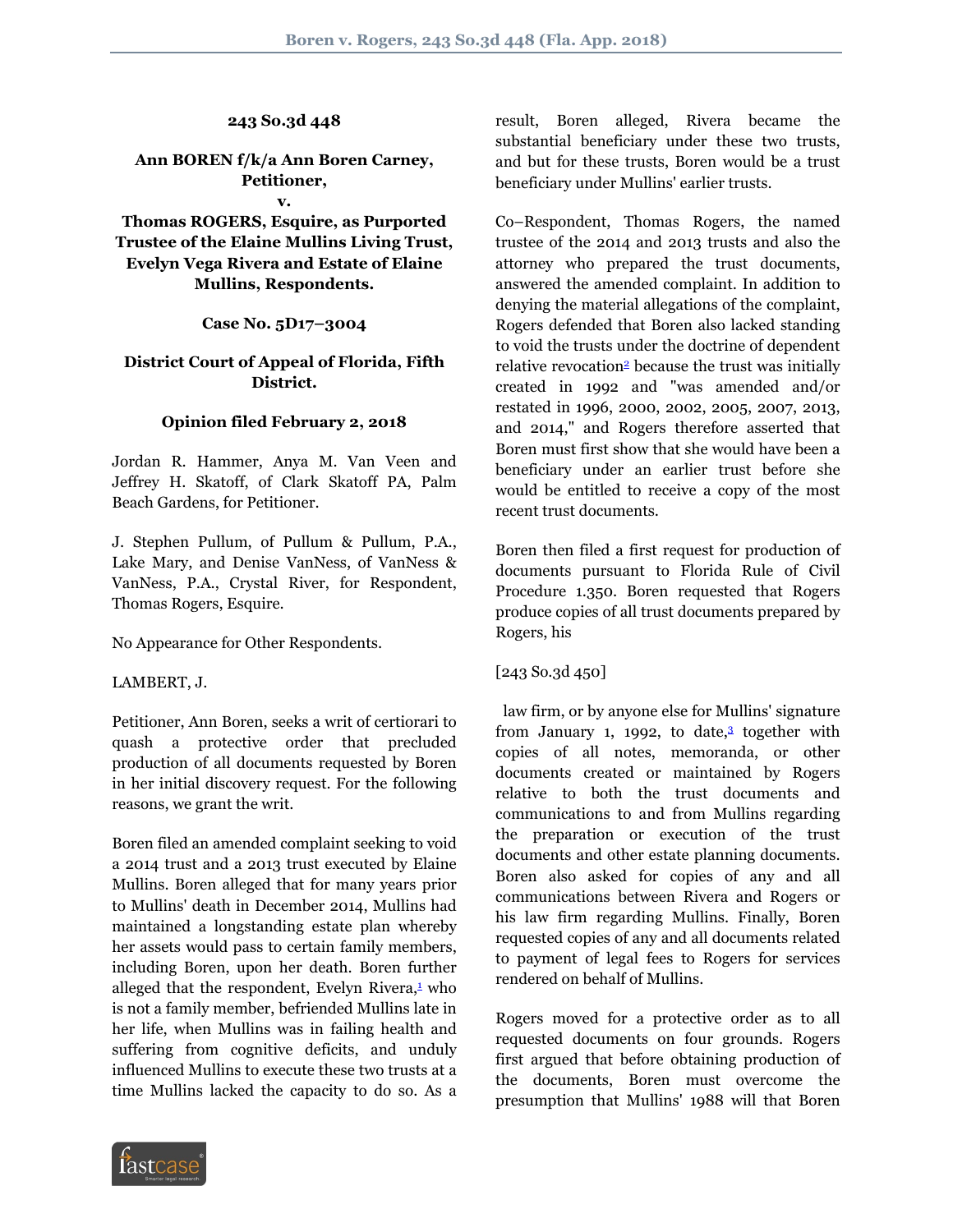seeks to administer in a separate probate proceeding is lost or destroyed.[4](#page-2-3) Second, Rogers asserted that Boren's request was overbroad because it asked for documents from a period of twenty-two to thirty years. Third, Rogers contended that the requested documents are irrelevant to the amended complaint and, thus, he should not have to produce them because: (1) Boren does not allege the specific trust for which she claims that she is a beneficiary and, (2) without having possession of the original 1988 will, Boren must first overcome the presumption that this will was destroyed by Mullins. Fourth, Rogers stated that to the extent that the requested documents contain Mullins' "private financial information," those documents are protected by the constitutional right of privacy. *See* Art. I, § 23, Fla. Const.

The trial court held a hearing on the motion for protective order and, in its first order, directed that Rogers provide the trust instruments from 1992–2007 to the court for an in-camera review. The documents were submitted to the court under seal. Following its review, the court entered a subsequent order finding that Boren was "not entitled to a review of those documents" and granted the motion in its entirety as to all requested documents without further explanation. Boren seeks certiorari relief from this second order.

"Certiorari is the appropriate remedy when a discovery order departs from the essential requirements of law, causing material injury to the petitioner throughout the remainder of the proceedings in the trial court, effectively leaving no adequate remedy on appeal." *Anderson v. Vander Meiden ex. rel Duggan* , 56 So.3d 830, 832 (Fla. 2d DCA 2011) (citing *Allstate Ins. v. Boecher* , 733 So.2d 993, 999 (Fla. 1999) ). However, "[c]ertiorari is rarely available to review orders denying discovery because in most cases the harm can be corrected on appeal." *Id.* (quoting *Giacalone v. Helen Ellis Mem'l Hosp. Found., Inc.* , 8 So.3d 1232, 1234 (Fla. 2d DCA 2009) ). Nevertheless, in those rare circumstances when the discovery is relevant or is reasonably calculated to lead to the discovery of <span id="page-1-0"></span>admissible evidence and the order effectively eviscerates a party's claim, defense, or counterclaim, relief by writ of certiorari is appropriate. *Id.* (quoting *Giacalone* , 8 So.3d at 1234 ).

Rule 1.280(b)(1) permits a party to obtain discovery regarding any non-privileged information that is relevant to the

## [243 So.3d 451]

subject matter of the pending action and that would be admissible at trial or appears reasonably calculated to lead to the discovery of admissible evidence. Subsection (c) of this rule does, however, provide that a court, upon a showing of good cause, may order that discovery not be had. In the instant case, the trial court made no finding of good cause, provided no explanation in its order for denying the motion, nor did it separately analyze the individual requests contained in the respective paragraphs of Boren's discovery request. This is insufficient when, as here, Boren's document request is directed at items that, based on the allegations in the amended complaint, would appear to be admissible at trial or otherwise reasonably calculated to lead to admissible evidence. Moreover, because Boren would need the trust documents at trial to establish that she has standing as a prior interested beneficiary in the trust to bring this suit, the order effectively eviscerates her claim, which cannot be remedied on direct appeal because, at the very least, with no access to these documents, Boren lacks the ability to explain or demonstrate on direct appeal how the trust documents would have established her standing.

Accordingly, we grant the petition for writ of certiorari and quash the present protective order. We remand with instructions that the trial court permit discovery of the requested trust documents or, alternatively, make the requisite finding of good cause as to why these trust documents must be protected from production. Additionally, the trial court is directed to reconsider and specifically address whether good